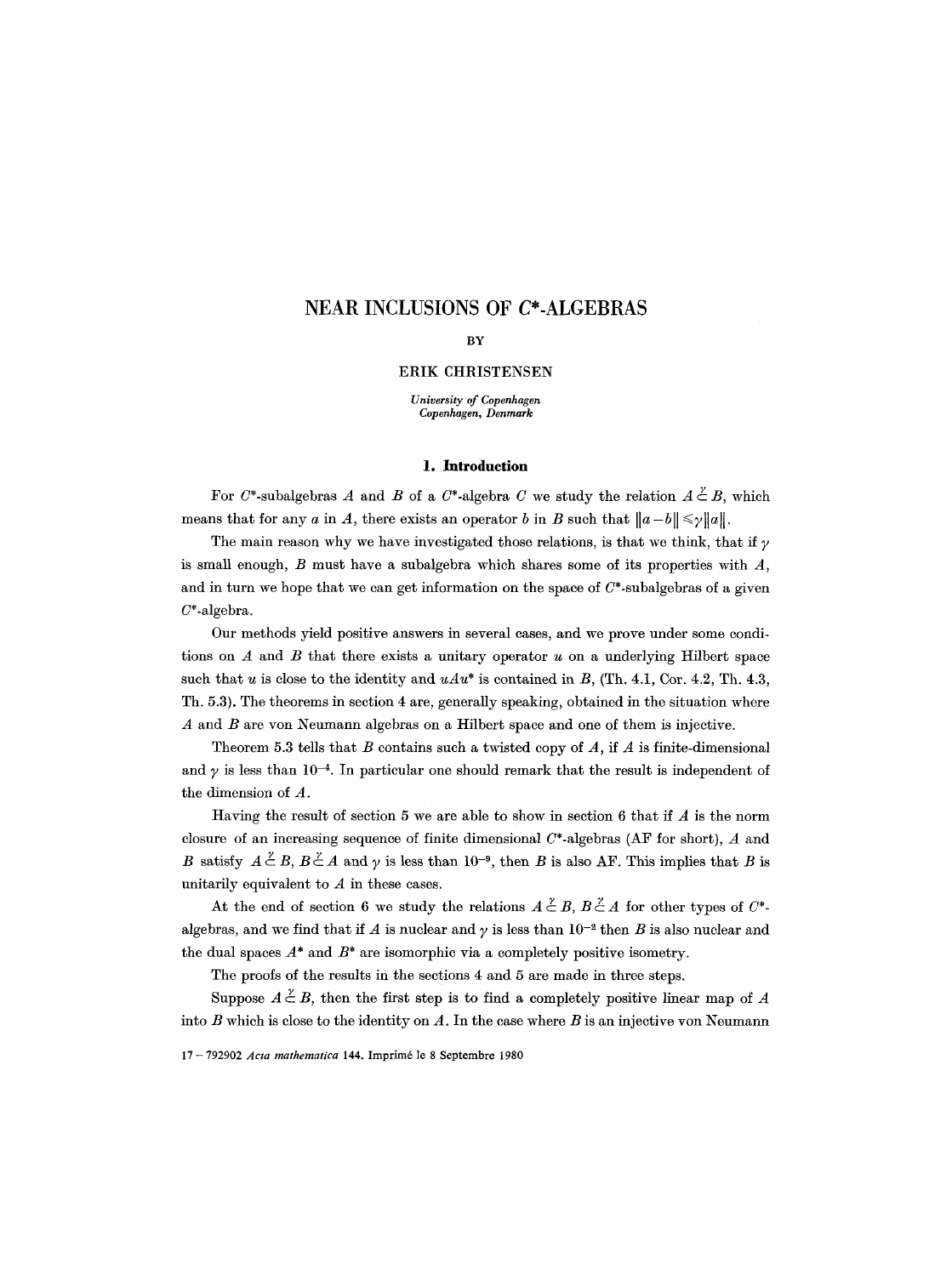algebra one can get this map simply by restricting a projection from *B(H)* with image B to A.

In the cases where neither  $A$  nor  $B$  is injective it is in general impossible for us even to find a linear embedding of  $A$  into  $B$ . On the other hand when  $A$  is finite-dimensional and  $B$  arbitrary we get the desired map via the results in section 3. In that paragraph we do prove that for any nuclear C\*-algebra D the relation  $A \nsubseteq B$  implies  $A \otimes D \nsubseteq B \otimes D$ . This tells that it is possible, simultaneously, to approximate several elements in  $\mathcal A$  with elements from B in such a way, that certain linear and algebraic relations between the elements from  $A$  are nearly fulfilled by those from  $B$ . Having this we can construct a linear completely positive map of  $A$  into  $B$  which is close to the identity on  $A$ .

The second step is to perturb this completely positive map such that the perturbed map is a star-homomorphism of  $A$  into  $B$ . A technique yielding such a result was developed in [6]. The third and final step is to show that such a star-homomorphism is implemented by a unitary close to the identity i.e. the homomorphism is given by  $a \rightarrow u a u^*$ . Questions of this type were discussed in [6] and [7], and it follows that in the situation considered here, we are able to find such a unitary. Therefore we get that  $u\mathcal{A}u^*$  is contained in B for some unitary u close to the identity and we are done.

In order to be able to perform the second and third step, the analysis from [6] and [7] show, that it is important that the algebra  $A$  has the property that any operator in  $C$ which nearly commutes with all elements in  $A_1$  is close to the commutant of A in C. In section 2 we recapitulate these concepts in detail, and we show how the results in [4], [8] and [15] can be used to extend the validity of the results in [6] and [7].

## **2. Preliminaries**

In their article [18] Kadison and Kastler defined the distance between two von Neumann algebras as the Hausdorff distance between the respective unitballs. In the articles [5], [6], [7] we used this notion too, but since then we have found it more natural and easier to deal with the distance concept introduced below. The metrics are of course equivalent.

2.1. Definition. Let E and F be subspaces of a normed space G and let  $\gamma > 0$ .

If for any e with  $||e|| \leq 1$  there exists an f in F such that  $||e-f|| \leq \gamma$ , then E is said to be  $\gamma$  contained in F and we write  $E \leq F$ . If  $E \leq F$  for some  $\gamma_0 < \gamma$  we write  $E \leq F$ . The distance between E and F is the infimum over all  $\gamma > 0$  for which  $E \leq F$  and  $F \leq E$ . The distance between E and F is denoted by  $||E-F||$ .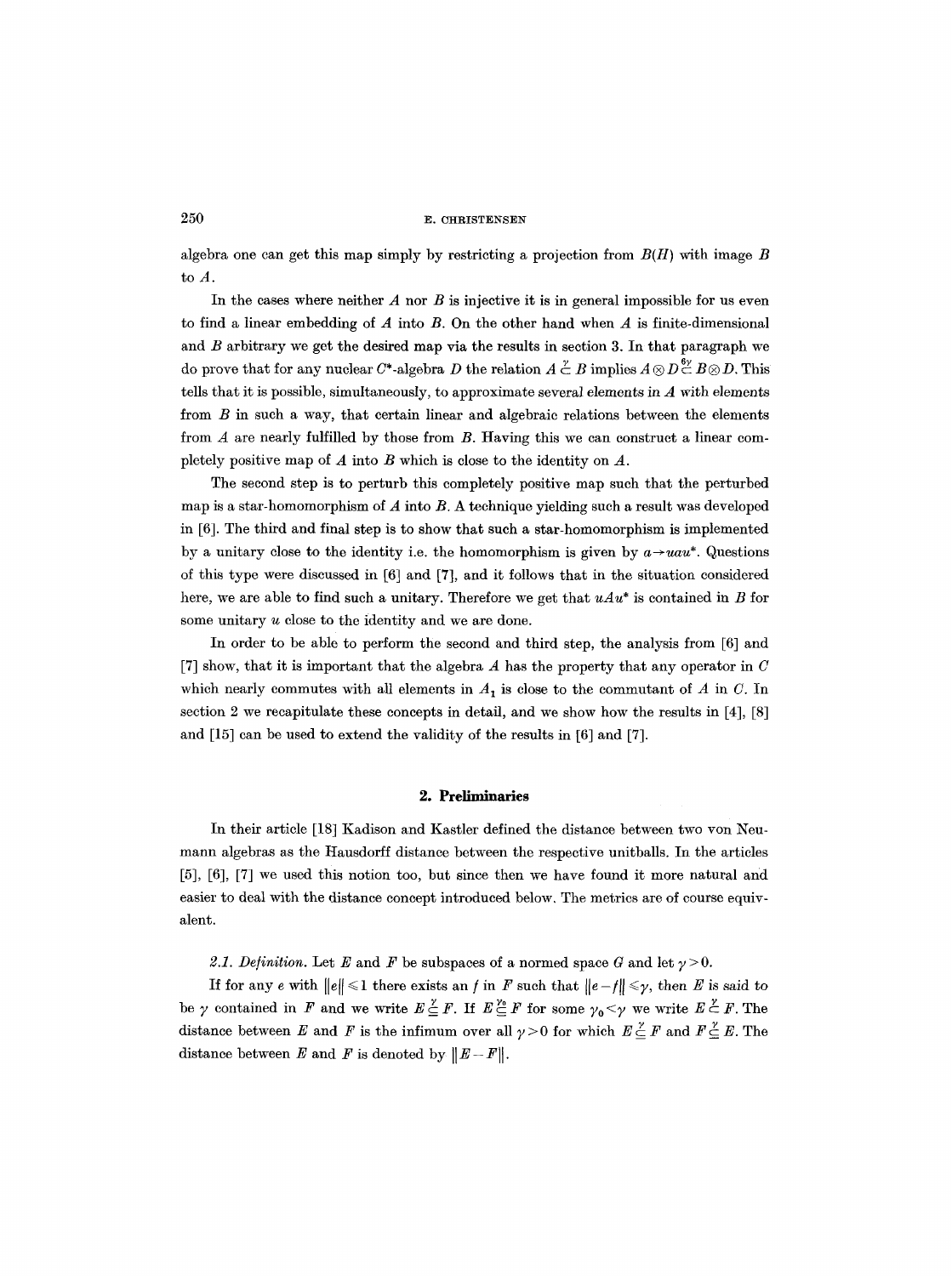Let H be a Hilbert space; the algebra of all bounded operators is denoted by  $B(H)$ . vectors by small greek letters, operators by small latin letters, yon Neumann algebras by the letters M and N and general  $C^*$ -algebras by the letters A, B, and C. For an operator x in  $B(H)$ , ad (x) denotes the derivation on  $B(H)$  implemented by x i.e. ad (x)  $(m) = [x, m] =$  $xm-mx$ . If u is any unitary operator in  $B(H)$  or more generally in a  $C^*$ -algebra, Ad  $(u)$ is defined as the automorphism implemented by *u*, i.e. Ad  $(u)(m) = umu^*$ .

Let M be a yon Neumann algebra on a Hilbert space  $H$ , and let x be a bounded operator on H. If x is close to the commutant M' of M, we get easily that  $\|ad(x)|M\|$  is small, but on the other hand if  $\|\text{ad}(x)\|M\|$  is small we proved in [7], that the distance from x to  $M'$  is small provided M is not non injective and of type  $II_1$ . The definition below reflects that we do not know whether a general result is valid.

2.2. Definition. Let A be a  $C^*$ -algebra and let k be a positive real; A is said to have property  $D_k$  if for any representation  $\pi$  of A on a Hilbert space H and any operator x in *B(H)* 

inf  ${\{||x-m|| | m \in \pi(A)'\} \leq k || \text{ad}(x)| \pi(A) ||}.$ 

2.3. *Definition.* For any  $k, 0 \le k \le 1$  we define  $\delta(k) = k^2 (1 + (1 - k^2)^{\frac{1}{2}})^{-\frac{1}{2}}$ .

During the last years the injectivity concept in the category of  $C^*$ -algebras and completely positive maps, has been investigated very much ([3], [4], [8], [9], [15], [25]). We benefit from this, since Remark 6 of [15] implies, that injective von Neumann algebras do have the property  $P$  of Schwartz, so we obtain the following:

 $2.4.$  THEOREM. If  $M$  is an injective von Neumann algebra on a Hilbert space  $H$ , then *for any x in*  $B(H)$ 

$$
\tfrac{1}{2}\big\|\text{ad }(x)\big\vert\textit{M}\big\|\leqslant d(x,\textit{M}')\leqslant \big\|\text{ad }(x)\big\vert\textit{M}\big\|
$$

*Proo].* [7, Theorem 2.3].

2.5. THEOREM. *If M is an injective von Neumann algebra on a Hilbert space H,*  $0 \le k \le 1$ and  $\alpha$  is star homomorphism of  $M$  into  $B(H)$ , such that for any  $m$  in  $M$ ,  $\|\alpha(m)-m\| \leq k\|m\|$ , *then there exists a unitary u in*  $(M \cup \alpha(M))^r$  *such that*  $\alpha = \mathrm{Ad}(u)$  *and*  $||I-u|| \leq \delta(k)$ *.* 

*Proof.* [6, Proposition 4.2].

A  $C^*$ -algebra  $A$  is said to be nuclear if any of the following equivalent conditions is fulfilled ([4], [12]).

1. For any finite number  $a_1, ..., a_s$  of operators in A and any  $\varepsilon > 0$  there exists a full matrix algebra  $M_n$  and completely positive maps  $\psi: A \to M_n$  and  $\varphi: M_n \to A$  such that  $||a_i-\varphi \psi(a_i)|| < \varepsilon$  and  $||\varphi|| \leq 1$ ,  $||\psi|| \leq 1$ .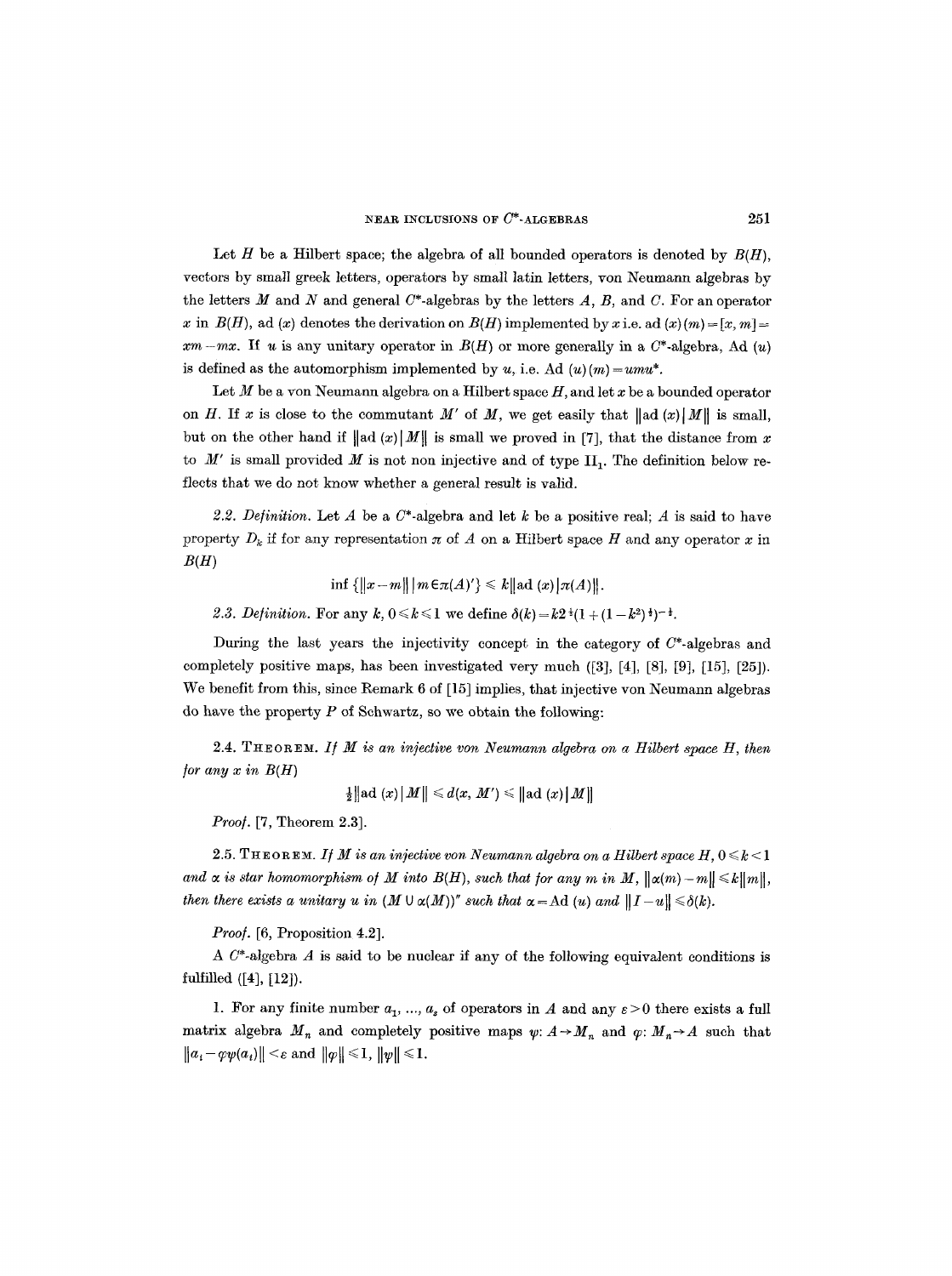2. For each representation  $\pi$  of  $\overline{A}, \overline{\pi(A)}$  is injective.

3. The bidual *A\*\** is an injective yon Neumann algebra.

From 2.4 and Kaplansky's density theorem we then get.

2.6. PROPOSITION. Any nuclear  $C^*$ -algebra has property  $D_1$ .

We call a  $C^*$ -algebra approximately finite-dimensional AF for short, if it contains a dense subalgebra, which is the union of an increasing sequence of finite-dimensional *C\**  algebras.

Finally we remark that type I  $C^*$ -algebras and AF  $C^*$ -algebras are nuclear. Before closing this section we mention

2.7. PROPOSITION. *I/ a unital C\*-algebra A contains two isometries v and w such that*   $vv^* + ww^* \leq I$  then A has property  $D_{3/2}$ .

*Proo].* The yon Neumann algebra generated by any non degenerate representation of A must be properly infinite, and the proposition follows from [7, Theorem 2.4].

## **3. Tensorproduets of inclusions**

Suppose  $A$  and  $B$  are  $C^*$ -subalgebras of a  $C^*$ -algebra  $C$ .

If  $A \overset{\gamma}{\subseteq} B$  and D is an arbitrary C\*-algebra, we want to investigate the relations between the subalgebras  $A \otimes D$  and  $B \otimes D$  of  $C \otimes D$ . (The sign  $\otimes$  means minimal  $C^*$ -tensorproduct whereas  $\overline{\otimes}$  means spatial von Neumann algebra tensorproduct.)

Suppose that  $A$  can be twisted into  $B$  by a unitary close to the identity, then one easily deduces that  $A \otimes D$  is nearly contained in  $B \otimes D$ .

On the other hand if  $A \otimes D$  is nearly contained in  $B \otimes D$  for a "big" algebra D, we do have the hypothesis, that there will exist a completely positive map  $\varphi$  of A into B which is close to the identity map on A.

In the proof of Theorem 5.2 we actually verify this hypothesis in a special case.

3.1. THEOREM. Let C be a C<sup>\*</sup>-algebra with C<sup>\*</sup>-subalgebras  $A \overset{\nu}{\subset} B$ , and let D be a nuclear  $C^*$ -algebra. If A has property  $D_k$  then  $A \otimes D^{\mathbf{6k\gamma}} B \otimes D$ .

*Proof.* Let  $\pi$  be a representation of  $C$  on a Hilbert space  $K$  and let  $H$  be an infinitedimensional Hilbert space then

$$
\pi(A)\otimes \operatorname{C}_H\overset{\prime}{\subset} \pi(B)\otimes \operatorname{C}_H.
$$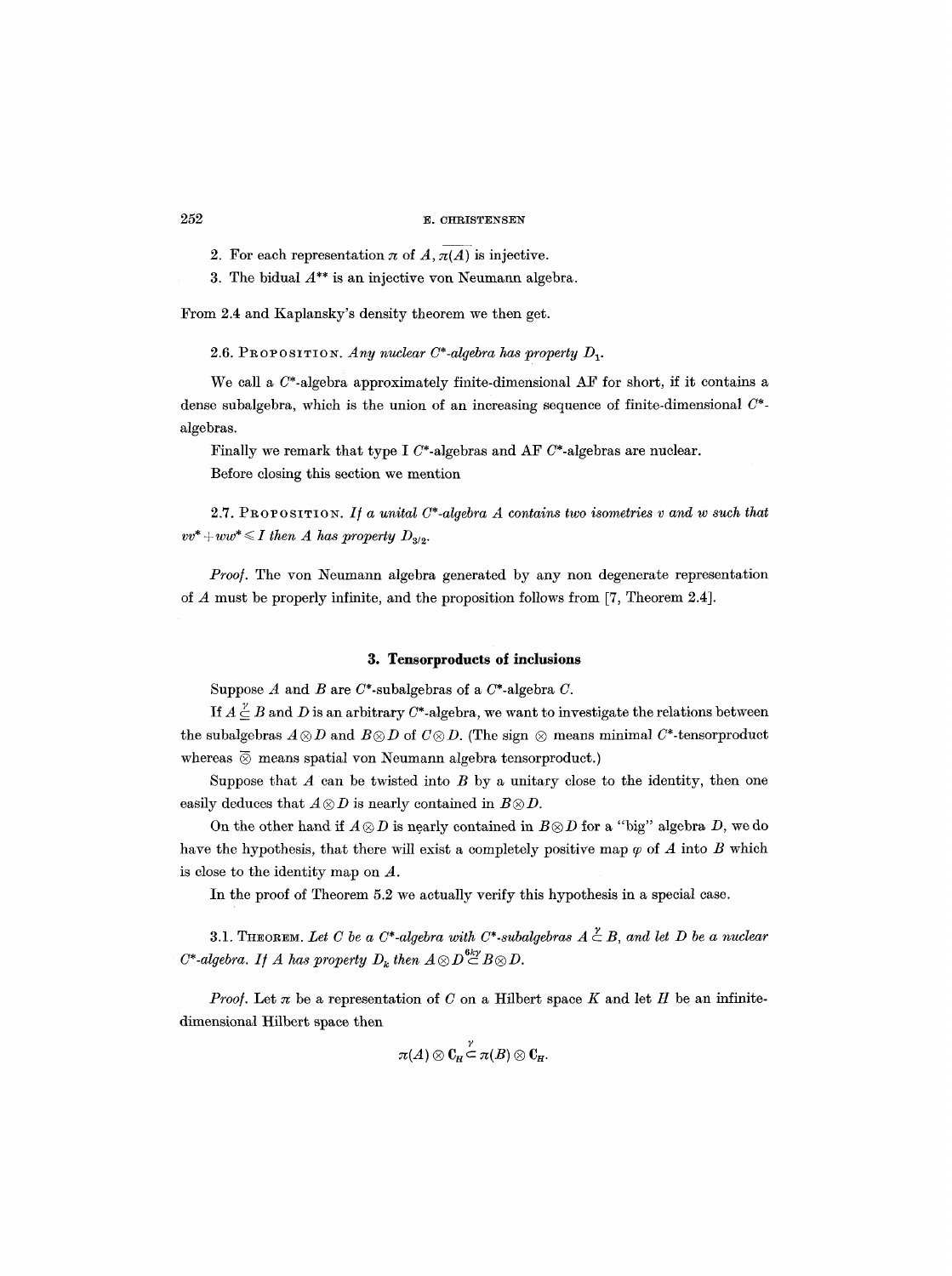Since A has property  $D_k$ , we find that

$$
\pi(B)'\overline{\otimes}B(H)\overline{\subseteq} \pi(A)'\overline{\otimes}B(H),
$$

because for any x in  $\pi(B) \otimes B(H)$  and any a in A, b in B we get, when we define  $\tilde{\pi}(c)$  $\pi(c)\otimes I;$ 

$$
\left\|[x,\tilde{\pi}(a)]\right\|=\left\|[x,\tilde{\pi}(a)-\tilde{\pi}(b)]\right\|\leq 2\left\|x\right\|\left\|\tilde{\pi}(a-b)\right\|.
$$

Now  $\pi(B)'\overline{\otimes}B(H)\otimes\mathbb{C}_H$  is properly infinite, so Proposition 2.7 shows that this algebra has property  $D_{3/2}$ . We can then repeat the argument with 3/2 instead of k and get

$$
(\pi(A)\mathbin{\overline{\otimes}} B(H))'' \mathbin{\overline{\otimes}} \mathbin{\overline{\otimes}} \mathbin{\mathcal{B}}(H))''.
$$
 (1)

Any finite-dimensional C\*-algebra M can be represented on H such that  $I_M = I_{B(H)}$ , moreover there exists a normal projection of norm one from  $B(H)$  onto  $M$ , so the relation (1) can be projected into

$$
\pi(A)^{\prime\prime}\otimes M \stackrel{6k\gamma\prime}{=}\pi(B)^{\prime\prime}\otimes M. \tag{2}
$$

Let us continue to consider a finite-dimensional  $C^*$ -algebra M, and let  $\varphi$  be a continuous functional of norm one on  $C \otimes M$  which vanishes on  $B \otimes M$ .

Let  $(\pi, H_u)$  denote the universal representation of  $C \otimes M$ , then  $\varphi$  has a unique extension to an ultraweakly continuous functional  $\tilde{\varphi}$  on  $\pi(C\otimes M)'$ ,  $\tilde{\varphi}$  vanishes on  $\pi(B\otimes M)'$ , and therefore the restriction of  $\tilde{\varphi}$  to  $\pi(A \otimes M)'$  has norm less than  $6ky$ . This in turn implies, that the restriction of  $\varphi$  to  $A \otimes M$  has norm less than  $6ky$ , so from Hahn-Banach's theorem we may conclude, that whenever  $M$  is a finite-dimensional  $C^*$ -algebra

$$
A\otimes M \stackrel{6k\gamma}{\subset} B\otimes M. \tag{3}
$$

Let x be an operator of norm less than one in  $A \otimes D$ , then to any  $\varepsilon > 0$  there exists operators  $a_1, ..., a_n$  in A and  $y_1, ..., y_n$  in D such that  $||x - \sum_{i=1}^n a_i \otimes y_i|| < \varepsilon$ .

To the operators  $y_1, ..., y_n$  we can find a finite-dimensional algebra  $M$  and completely positive contractions  $\varrho: D \to M$ ,  $\varphi: M \to D$  such that  $||y_i - \varphi(\varrho(y_i))|| \leq \varepsilon(\sum_{i=1}^n ||a_i||)^{-1}$ . The completely positive maps  $id \otimes \varrho: C \otimes D \to C \otimes M$  and  $id \otimes \varphi: C \otimes M \to C \otimes D$  maps  $A \otimes D$  into  $A\otimes M$  and  $B\otimes M$  into  $B\otimes D$ . By (3) we conclude that there exists  $z_0$  in  $B\otimes M$  such that

$$
\left\|\sum_{i=1}^n a_i\otimes \varrho(y_i)-z_0\right\|\leqslant 6k\gamma(1+\varepsilon).
$$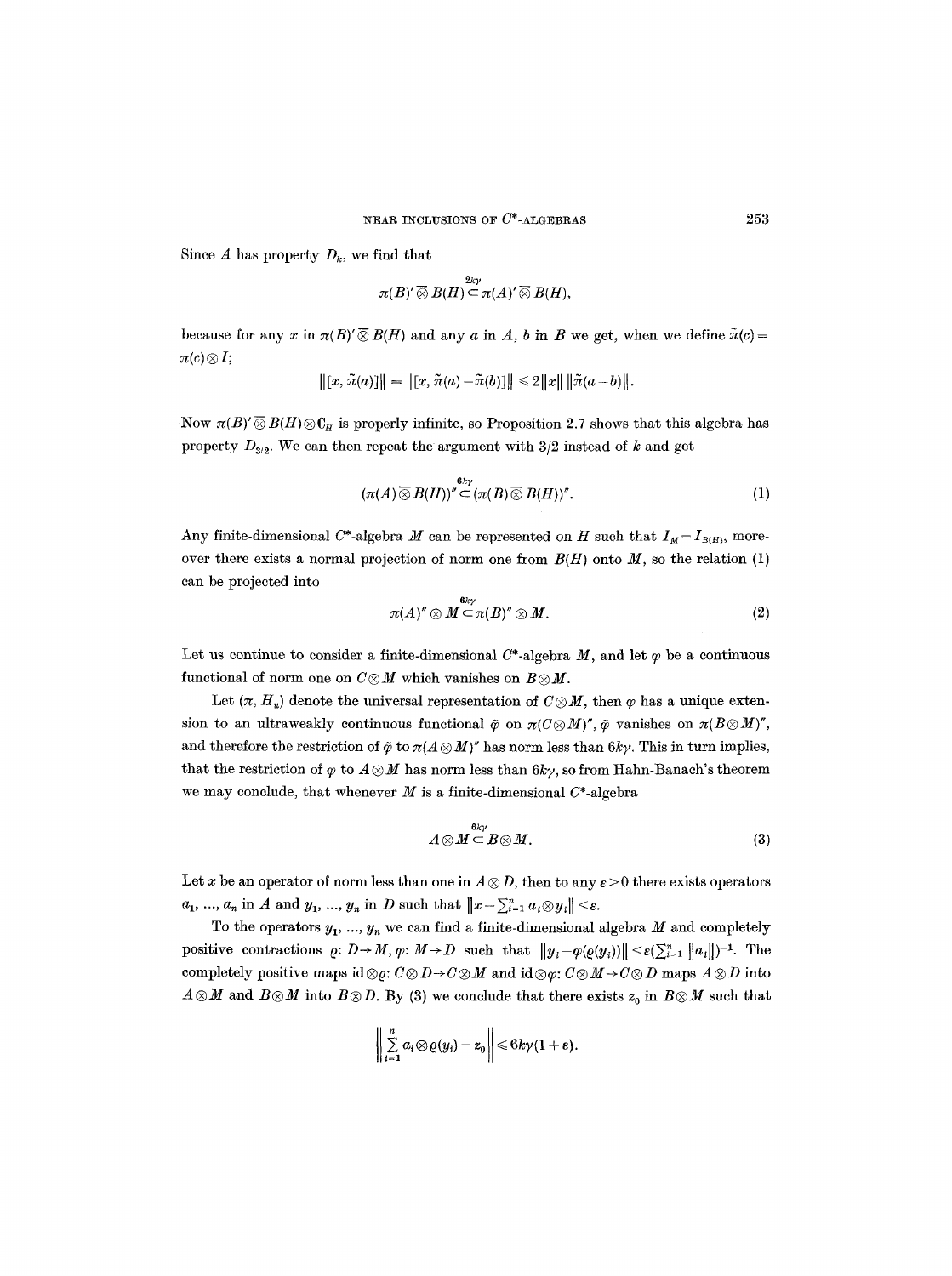When we define  $z = id \otimes \varphi(z_0)$ , we get that z belongs to  $B \otimes D$  and

$$
||x-z|| \le ||x-\sum_{i=1}^n a_i \otimes y_i|| + ||\sum_{i=1}^n a_i \otimes (\varphi \varrho(y_i)-y_i)||
$$
  
+ 
$$
||\mathrm{id} \otimes \varphi \left(\sum_{i=1}^n a_i \otimes \varrho(y_i)-z_0\right)|| \le 6k\gamma(1+\varepsilon)+2\varepsilon
$$

The theorem follows, since we do assume  $\|\varphi\| \leq 1$ .

3.2. THEOREM. *Suppose that*  $A \overset{\gamma}{\subset} B$  are  $C^*$ -subalgebras of a  $C^*$ -algebra C. If D is an *abelian C\*-algebra, then*  $A \otimes D \stackrel{\nu}{\subset} B \otimes D$ .

*Proof.* Choose  $\varepsilon > 0$  such that  $A \stackrel{\gamma - 4\varepsilon}{\subset} B$ , and let T denote the spectrum of D. The algebras  $A \otimes D$  and  $B \otimes D$  are then isomorphic to the algebras of continuous functions on T with values in  $A$  (resp.  $B$ ) which vanish at infinity, and both algebras can of course be considered as subalgebras of  $C_0(T, C)$ , the algebra of continuous functions on T with values in C which vanish at infinity.

Suppose  $x = x(t) \in C_0(T, A)$  and  $||x|| = \sup_t ||x(t)|| \le 1$ , then there exists a compact subset K of T such that  $||x(t)|| \leq \varepsilon$  for t in  $T \setminus K$ . Let  $O_1, ..., O_n$  be a finite covering of K with open sets in T such that for any s, t in  $O_i$  we have  $||x(s)-x(t)|| \leq \varepsilon$ . We want now to use a partition of the unit, on K, subordinate to this covering. Let  $\{\psi_j | j = 1, ..., m\}$  be such a partition consisting of non-negative continuous functions with compact support such that each  $\psi_i$  has its support in some  $O_i$  and

$$
1_K \leqslant \sum\limits_{j=1}^m \psi_j \leqslant 1_T.
$$

We can now construct a y in  $C_0(T, B)$ , close to x by first choosing  $t_i$  in the support of  $\psi_j$ , and secondly operators  $y_j$  in B such that  $||x(t_j)-y_j|| \leq \gamma - 4\varepsilon$ . A simple calculation shows that the operator y in  $C_0(T, B)$  defined by  $y = \sum_{j=1}^m \psi_j y_j$  satisfies  $\sup_t ||x(t) - y(t)|| \leq$  $\gamma - \varepsilon$ , and the theorem follows.

#### **4. Inclusions with one injective yon Neumann algebra**

In this paragraph we study the relation  $M \nightharpoonup N$  for von Neumann algebras M and N, We show—for sufficiently small  $\gamma$ 's—that if M has property  $D_k$  and N is injective, or if  $M$  is injective and  $N$  arbitrary then  $M$  can be twisted into  $N$  via a unitary close to the identity. As a corollary of this we find, as Raeburn and Taylor did [22], that the set

of injective yon Neumann algebras on a Hilbert space is open and closed.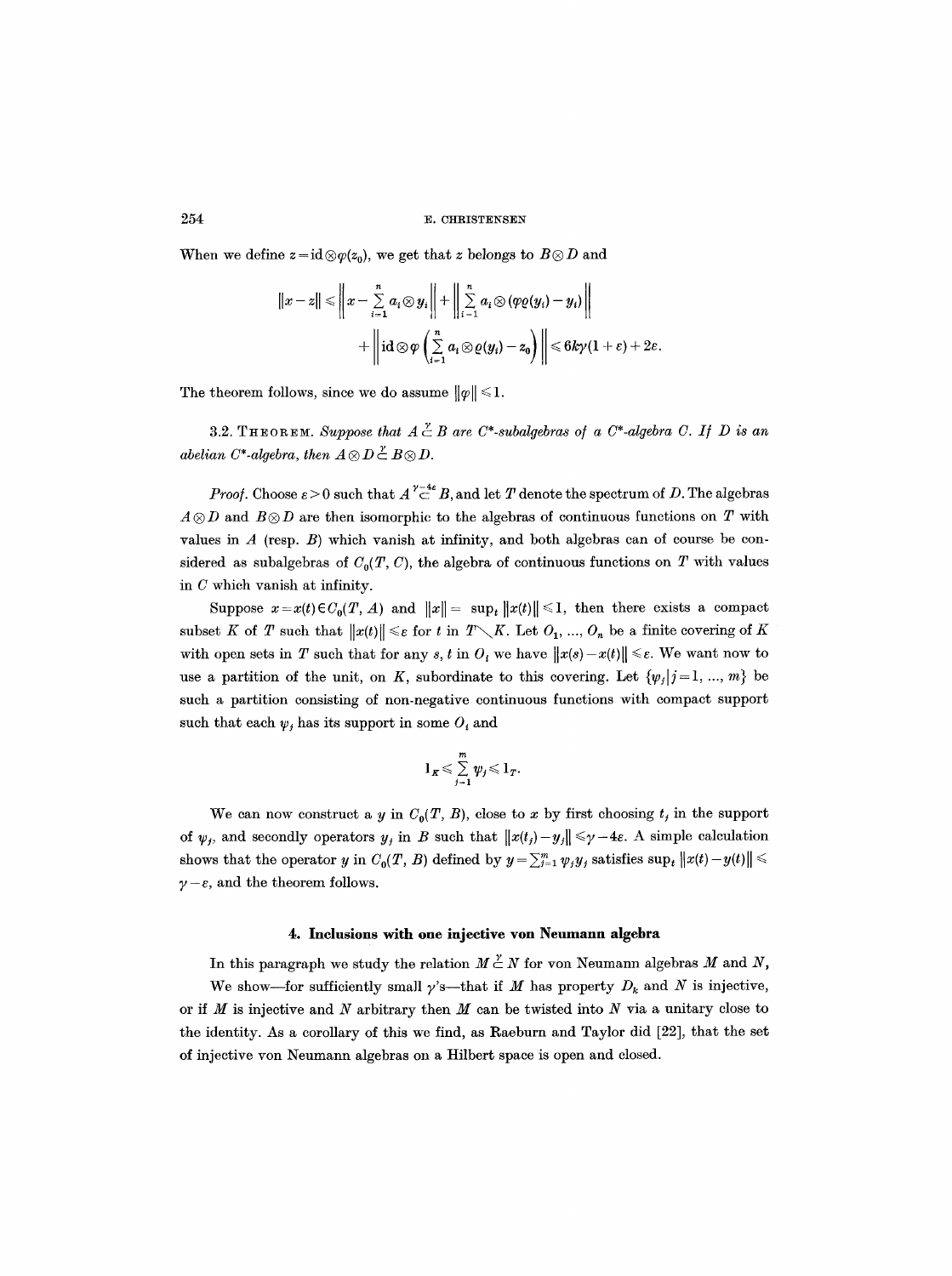The proofs follow the ideas sketched in the introduction.

In the case where  $N$  is injective and hence has a projection of norm one onto itself. we get immediately a completely positive map from  $M$  into  $N$ . By restricting this projection to  $M$ , we get a situation similar to these discussed in [6].

In the case where M is injective; M has property  $D_1$  and we get  $N' \overline{\otimes} B(K) \stackrel{2\vee}{\subset} M' \overline{\otimes}$  $B(K)$ . Now  $M' \overline{\otimes} B(K)$  is injective and we can use the previous result for this case too.

**4.1.** THEOREM. Let A be a unital C\*-algebra with property  $D_k$  acting on a Hilbert space *H and N an injective yon Neumann algebra on H.* 

*If*  $A \overset{\sim}{\subset} N$  then there exists a star homomorphism  $\Phi$  of  $A$  into  $N$  such that  $\|(\Phi - id)\|A\| \leq$  $(2+6k)\gamma$ . *If*  $\gamma$  <  $(6k^2+2k)^{-1}$  then there exists a unitary u in  $B(H)$ , such that  $\Phi(a) = uau^*$  and  $\|I-u\| \leqslant (9k^2+3k)\gamma.$ 

*Proof.* If  $k\gamma \geq \frac{1}{2}$  then  $\Phi$  is chosen to be zero, if  $k\gamma \leq \frac{1}{2}$  then let  $\rho$  be a projection of norm one from  $B(H)$  onto N and let  $(\pi, K, p)$  be chosen such that  $\pi$  is a representation of  $B(H)$ on K and for any x in  $B(H)$ ;  $\rho(x)=p\pi(x)[H$  ([24], [6, Theorem 3.1]). Since  $\rho|N$  is a star isomorphism it follows that p commutes with  $\pi(N)$ . Let  $a \in A$  and choose  $n \in N$  such that  $||a-n|| \leq \gamma ||a||$ , then one finds

$$
\|\pi(a)p-p\pi(a)\|=\tfrac{1}{2}\|\pi(a-n)(2p-1)-(2p-1)\pi(a-n)\|\leq \gamma\|a\|.
$$

Therefore there exists an operator x on K in  $\pi(A)'$  such that  $||p-x|| \le k\gamma$ .

According to Arveson's commutation result [1, Theorem 1.3] we know that  $\pi$  and K can be chosen such that the commutant  $[p \cup \pi(B(H))]'$  is isomorphic to the commutant N' of N in  $B(H)$ . Hence N' and  $[p \cup \pi(B(H))]$ " are both injective [25]. Let  $\varphi$  be a projection of norm one from  $B(K)$  onto  $\{p \cup \pi(B(H))\}^n$ . Then  $\varphi$  maps x into  $\pi(A)'$  because  $\varphi$  is a module map, in fact one gets for x in  $\pi(A)'$  and a in  $A, \pi(a)\varphi(x)=\varphi(\pi(a)x)=\varphi(x\pi(a))=\varphi(x)\pi(a)$ . It is clear that  $\varphi(p) = p$  so that for  $y = \varphi(x)$  we get  $||y-p|| \leq k\gamma$  and  $y \in [p \cup \pi(B(H))]'' \cap \pi(A)'$ . When we now continue as at the end of the proof of Lemma 3.3 of [6] with  $t^{\frac{1}{2}}$  replaced by ky, we find a projection q in  $\pi(A)' \cap [p \cup \pi(B(H))]$ " and a unitary v in  $[p \cup \pi(B(H))]$ " such that  $v^*pv=q$ ,  $||p-q|| < 2k\gamma$  and  $||I-v|| \le \delta(2k\gamma) \le 3k\gamma$ . The map  $\Phi$  of A into N given by

$$
a \rightarrow \pi(a) \rightarrow v\pi(a) qv^* \rightarrow v\pi(a) qv^* \mid H = v\pi(a)v^* \mid H,
$$

is a star homomorphism of A into N, because  $p[p \cup \pi(B(H))]''|H = N$ .

For each a in  $A_1$  there exists n in N such that  $||a-n|| < \gamma$ ; hence we get

$$
\|\Phi(a)-a\| \leq \|p(v\pi(a)v^*-\pi(n))p\|+\|a-n\|
$$
  

$$
\leq \gamma+\|\pi(a)-\pi(n)\|+\|v\pi(a)v^*-\pi(a)\| \leq (2+6k)\gamma.
$$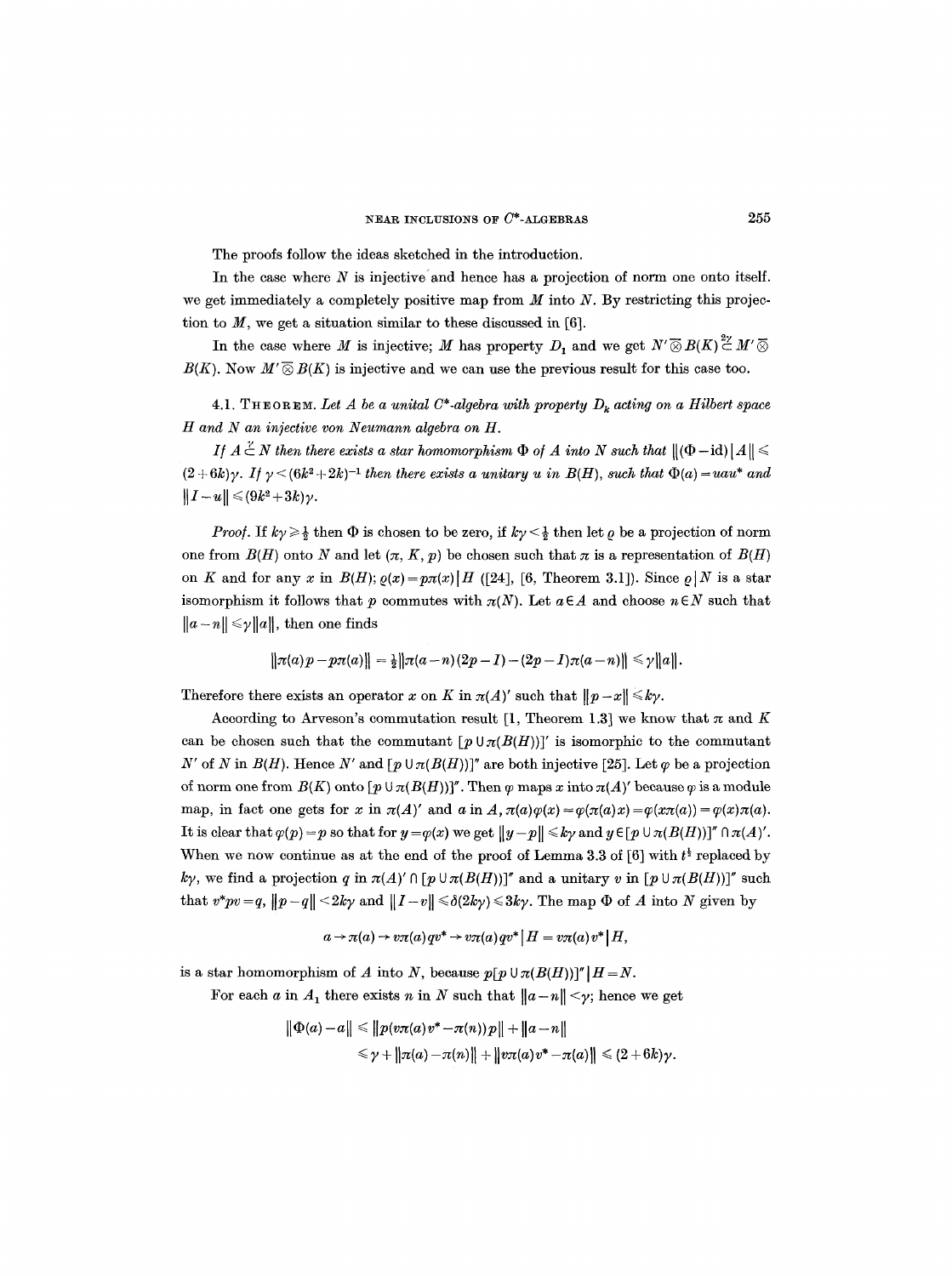If  $\gamma < (6k^2 + 2k)^{-1}$  then  $(2 + 6k)\gamma < k^{-1}$  and one finds that the argument given in the proof of [7, Proposition 3.2] applies. This means, that there exists a unitary u in *B(H)* such that  $\Phi(a) = uau^*$  and  $||1 - u|| \leq \delta((2 + 6k)\gamma k) \leq (3k + 9k^2)\gamma$ .

The following corollaries  $4.2$  (a), (b), (c), (d) follow from Theorem  $4.1$  and the remarks made in section 2. The last statement 4.2 (e) is commented upon below.

4.2. COROLLARY. (a) Let  $A \nleq N$  be as above. If A is nuclear and  $\gamma \leq \frac{1}{8}$  then there exists *a unitary u in*  $(A \cup N)''$  such that  $uAu^* \subseteq N$ ,  $||uau^* - a|| \leq 8\gamma ||a||$  and  $||I-u|| \leq 12\gamma$ .

(b) *If*  $M \nleq N$ , *M* and *N* injective von Neumann algebras on a Hilbert space *H*, and  $\gamma < \frac{1}{2}$  then there exists a unitary u in  $(M \cup N)$ " such that  $u M u^* \subseteq N$  and  $||I-u|| \leq 12\gamma$ .

(c) *If*  $||M-N|| < \frac{1}{8}$ , *M* and *N* are injective then there exists a unitary u in  $(M \cup N)^n$ *such that*  $uMu^* = N$  *and*  $||I-u|| \leq 12\gamma$ *.* 

(d) Let  $A \overset{\nu}{\subset} N$  be as above, if A is a properly infinite von Neumann algebra  $0 \leq \gamma \leq \frac{2}{33}$ , *then there exists a unitary u in B(H) such that, uAu\** $\subseteq$ *N and*  $||I-u|| \leq 25\gamma$ *.* 

(e) Let  $A \overset{\gamma}{\subset} B$  be finite-dimensional C\*-subalgebras of a unital C\*-algebra C. Suppose all *three have the same unit and that*  $\gamma < \frac{1}{4}$  *then there exists a unitary u in C such that, uAu*<sup>\*</sup> $\subseteq$  *B*,  $\|uau^*-a\| \leq 8\gamma \|a\|, \|I-u\| \leq 12\gamma.$ 

*Proof.* Ad. e. The proof of Theorem 4.1 yields a starhomomorphism  $\Phi$  of A into B such that  $\|\Phi(a)-a\|\leq 8\gamma \|a\|$ .

Since the unitary group in  $A$  is compact it is easy to see that the proof of [7, Proposition 4.2] works in this case too. We can therefore find an operator x in C such that  $x\Phi(a) = ax$ and  $||I-x|| \leq 8\gamma$ . This inequality implies that  $x^*x$  is invertible, and hence that the unitary part in the polar decomposition of  $x$  belongs to  $C$ . The collorary follows.

We will now turn to the case where an injective algebra is nearly contained in an arbitrary yon Neumann algebra.

4.3. THEOREM. Let  $N \nightharpoonup M$  be an injective and an arbitrary von Neumann algebra on a *Hilbert space H. Suppose*  $0 \le \gamma \le 10^{-2}$ , *then there exists a unitary v in*  $(N \cup M)^{r}$  *such that*  $||I - v|| \le 150\gamma$ ,  $vNv^* \subseteq M$  and  $||vnv^* - n|| \le 100\gamma ||n||$  for any n.

*Proof.* Since  $N$  has property  $D_1$  we can argue as in the beginning of the proof of Theorem 3.1 in order to get  $M' \overline{\otimes} B(K) \stackrel{2\vee}{\sim} N' \overline{\otimes} B(K)$ . Corollary 4.2 (d) shows that there is a unitary u in  $B(H) \otimes B(K)$  such that  $||I-u|| \leq 50\gamma$  and  $u^*(N \otimes \mathbb{C})u \subseteq (M \otimes \mathbb{C})$ .

By Theorem 2.4 there is a unitary v in  $(N \cup M)''$  such that  $||I-v|| \leq \delta(100\gamma) \leq 150\gamma$ ,  $vNv^* \subseteq M$  and  $vnv^* = u^*nu$ .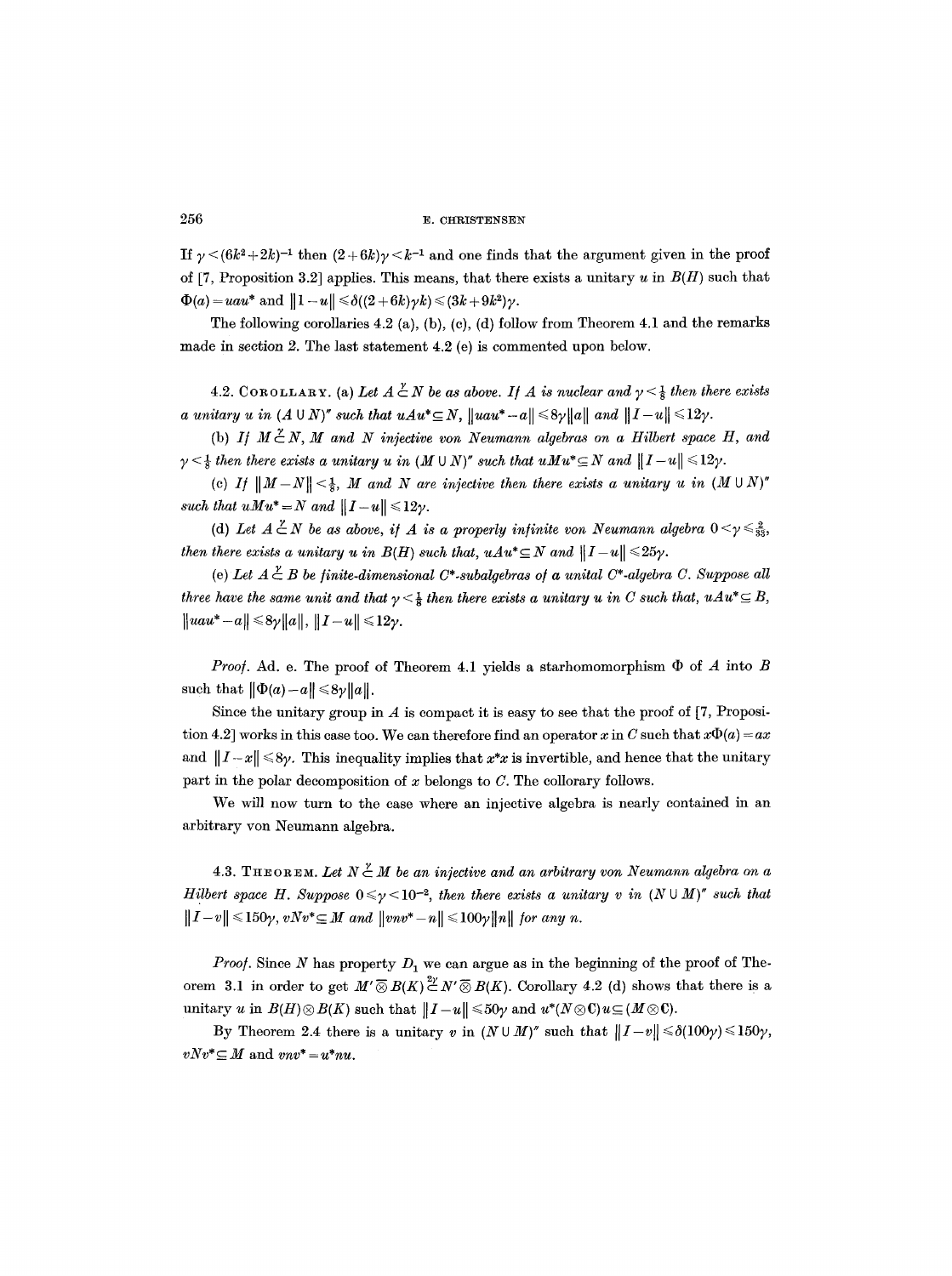4.4. COROLLARY. If  $||M-N|| < \gamma < 101$ <sup>-1</sup> and N is an injective von Neumann algebra *then there exists a unitary v in*  $(M \cup N)''$  *such that vNv*\* =  $M$ .

*Proof.* By 4.3 there is a unitary v in  $(M \cup N)''$  such that  $||I - v|| \leq 150\gamma$  and  $||vnv^* - n|| \leq$  $100\gamma ||n||$  for any *n* in *N*. Hence we get  $M \n\subset \n\infty$  *vNv*<sup>\*</sup> $\subseteq$  *M* and by a standard argument which is given in [6], we get  $M = vNv^*$ , and the corollary follows.

Especially we have reproved the result due to Raeburn and Taylor, that the set of injective yon Neumann algebras is open.

## **5. Inclusions with finlte-dimensional C\*-algebras**

Suppose C is a  $C^*$ -algebra which contains the  $C^*$ -algebras A and F, suppose moreover that F is a finite-dimensional factor and that  $\{e_{ij} | i, j = 1, ..., n\}$  are matrix units for F, then in [16] Glimm proved; to any  $\varepsilon > 0$  there exists a  $\delta(n, \varepsilon)$ , such that if A contains operators  $x_{ij}$  satisfying  $||x_{ij}-e_{ij}|| \leq \delta(n, \varepsilon)$  then A also contains matrix units  $f_{ij}$  such that  $||f_{ij}-e_{ij}|| \leq \varepsilon$ . In other words if a set of matrix units for F is close enough to A, then A contains a copy of  $F$ .

As indicated the constant  $\delta(n, \varepsilon)$  is very much dependent upon n.

If one considers the relation  $F \stackrel{\gamma}{\subset} A$ , meaning that any element in the unitball of F is within distance  $\gamma$  to A, then we give a proof independent of the dimension of F, which shows that  $A$  contains a copy of  $F$ .

Since a set of matrix units is also a basis, it is possible to deduce Glimm's result from the one of our's.

We start with the case, where F is abelian say with minimal projections  $p_1, ..., p_k$ . The idea is then to show, that there exist natural numbers  $n_1, ..., n_k$  such that the images of the function  $f(z)=p_1z^{n_1}+p_2z^{n_2}+\ldots p_kz^{n_k}$ ,  $z\in\mathbb{T}=\{z\in\mathbb{C} \mid |z|=1\}$  is  $\varepsilon$  dense in the set of unitaries in the algebra F. We then find a g in  $C(T, A)$  with power series expansion  $g(z) =$  $a_1z^{n_1}+\ldots+a_kz^{n_k}$  such that  $a_i\geqslant 0$  and g is close to f, then the map  $\Phi(\sum \lambda_i p_i)=\sum \lambda_i a_i$  is a completely positive map of  $F$  into  $A$  close to the identity on  $F$ . The details follow in 5.1 and 5.2 below.

This abelian result combind with elementary technique give the general finite-dimensional algebra result.

5.1. LEMMA. Let  $k \in \mathbb{N}$  and  $\varepsilon > 0$ , then there exist positive integers  $n_1, ..., n_k$  such that for *any*  $(\gamma_1, ..., \gamma_k) \in \mathbf{T}^k$  there is a  $\zeta$  in  $\mathbf{T}$  for which

$$
\sum_{i=1}^k |\gamma_i - \zeta^{n_i}| < \varepsilon.
$$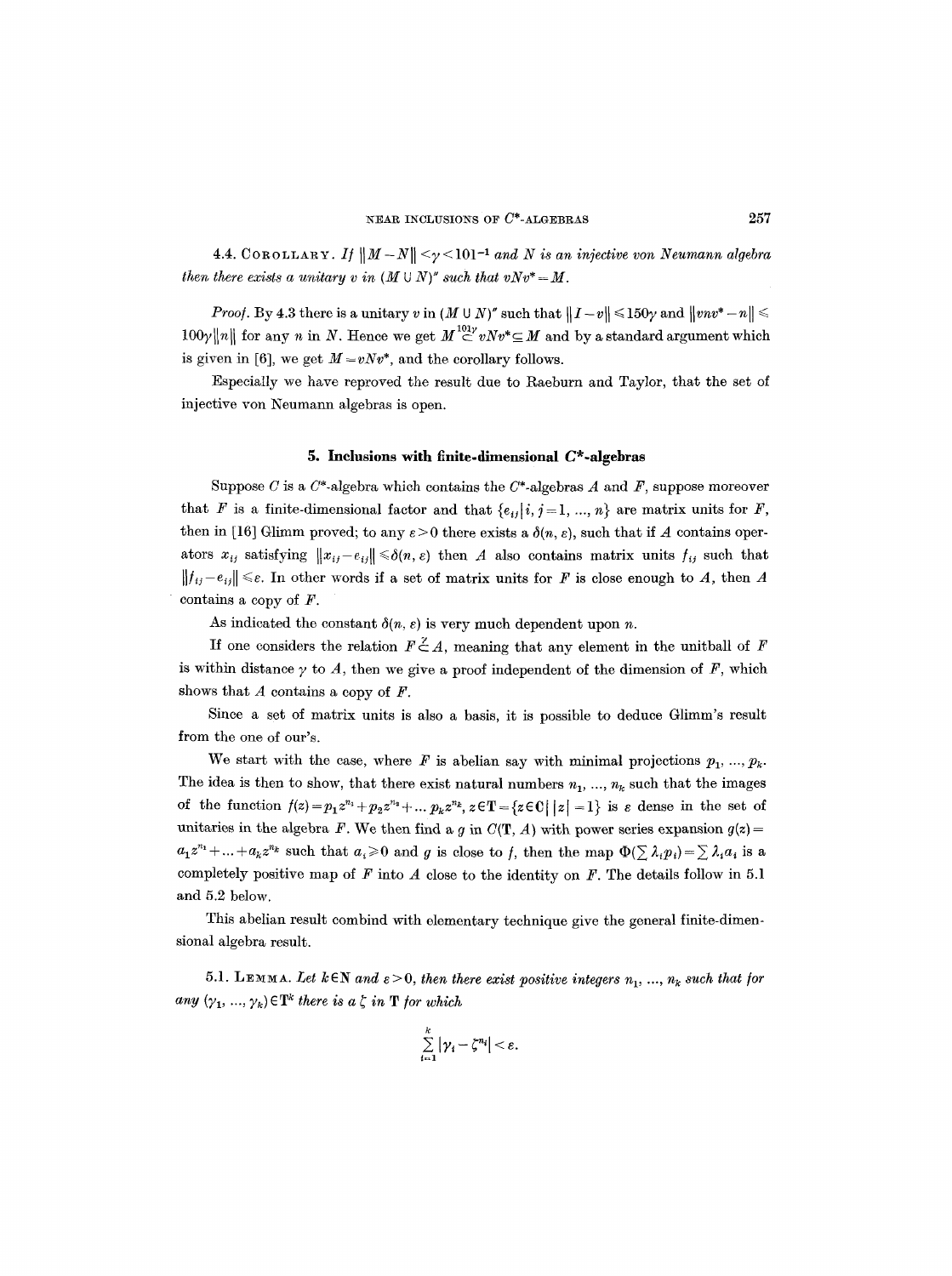*Proof.* It is possible to get a proof via a simple induction argument, but it is also known from the theory of lacunary series, that one can find integers  $n_1, ..., n_k$  such that the functions  $z^{n_1}, z^{n_2}, ..., z^{n_k}$  on  $T$  satisfy any wanted degree of independence.

5.2. PROPOSITION. Let F be a finite-dimensional abelian  $C^*$ -subalgebra and B a  $C^*$ subalgebra of a C\*-algebra C. If for some  $\gamma \leq 10^{-3}$ ,  $F \stackrel{\gamma}{\subset} B$ , then there exists a partial isometry v *in C such that*  $v^*v = I_F$  and

$$
vFv^*\subseteq B;\,\|vtv^*-f\|\leqslant 15\gamma^{\frac14}\|f\|;\,\|I_{\scriptscriptstyle F}-v\|\leqslant 37\gamma^{\frac12}
$$

*Proof.* We follow the method sketched above and construct first a completely positive map of  $F$  into  $B$ . Then by some technique taken from [6] we perturb the positive map slightly such that the perturbed map becomes a star homomorphism. Finally we show that this map is given by  $f \rightarrow v f v^*$  for some partial isometry having the properties above.

Let  $p_1, ..., p_k$  be the minimal projections in  $F, \varepsilon > 0$  such that  $F\subset E$  and  $n_1, ..., n_k$ positive integers for which the statement in Lemma 5.1 is fulfilled with respect to  $\varepsilon$ .

By Theorem 3.2 there exists a continuous function  $f$  on  $T$  with values in  $B$  such that

$$
\sup\left\{\bigg\|f(z)-\sum_{i=1}^k p_i z^{n_i}\bigg\| |z\!\in\!\mathbf{T}\right\}<\gamma-\varepsilon
$$

Since the inequality is sharp and the trigonometric polynomials are dense in  $C(T, 0)$ we may assume that f has the form  $f(z) = \sum_{i=-m}^{m} b_i z^i$ .

We let  $\tau_{\theta}$  denote the translation operator  $\tau_{\theta}h(z)=h(\theta^{-1}z)$  and define g by  $g(z)=$  $\sum_{i=1}^k p_i z^{n_i}$ . For any  $\theta$  in **T** 

$$
\left\|[(\tau_{\theta}f)^*f-(\tau_{\theta}g)^*g](0)\right\|\leq \|(\tau_{\theta}(f-g))^*g\|+\|(\tau_{\theta}(f))^*(f-g)\|\leq 2\gamma-2\varepsilon.
$$

When written out this inequality becomes

$$
\left\|\left(\sum_{i=-m}^m b_i^* b_i \theta^i\right) - \left(\sum_{j=1}^k p_j \theta^{n_j}\right)\right\| < 2\gamma - 2\varepsilon \quad \text{for any } \theta \text{ in } \mathbf{T}.
$$

In order to get rid of excessive terms we estimate

$$
\gamma^2 \geq (f^* - g^*) (f - g) (0) = \sum_{i + n_j} b_i^* b_i + \sum_{j = 1}^k (b_{n_j} - p_j)^* (b_{n_j} - p_j).
$$

Therefore for any  $\xi, \eta$  in H

$$
\big| \big( \sum_{i \neq n_j} b_i^* b_i \theta^i \xi \big| \eta \big) \big| \leqslant \big( \sum_{i \neq n_j} \big\| b_i \xi \big\|^2 \big)^{1/2} \big( \sum_{i \neq n} \big\| b_i \eta \big\|^2 \big)^{1/2} \leqslant \gamma^2 \big\| \xi \big\| \, \|\eta\|,
$$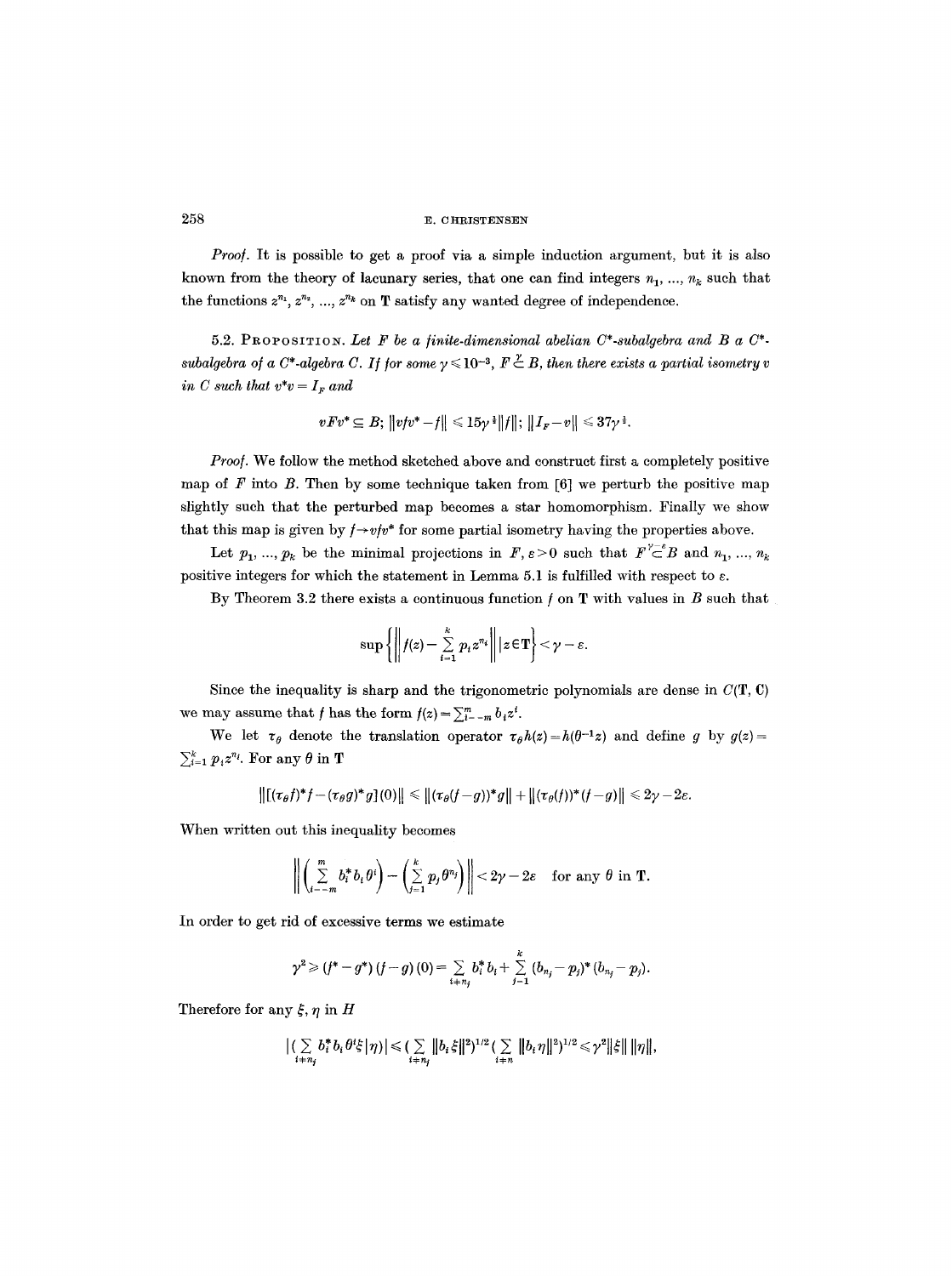and we have proved that for any  $\theta$  in T

$$
\left\| \left( \sum_{j=1}^k p_j \theta^{n_j} \right) - \left( \sum_{j=1}^k b_{n_j}^* b_{n_j} \theta^{n_j} \right) \right\| < 2\gamma - 2\varepsilon + \gamma^2.
$$

Define a completely positive map  $\Phi$  of F into B by  $\Phi(p_i) = b_n^* b_{n_i}$ , then Lemma 5.1 and the arguments above show that for any unitary u in F,  $\|\Phi(u) - u\| < 2\gamma - \varepsilon + \gamma^2$ . Since the unitball in F is the convex hull of the unitaries we get  $\|\Phi(f) - f\| \leq (2\gamma + \gamma^2) \|f\|$  for all f in F.

Let q be the spectral projection for  $\Phi(I_F)$  corresponding to the interval [1/2, 3/2], then an argument similar to the one given in [5, Lemma 2.1] shows that  $||q - \Phi(I_F)|| \leq (2\gamma + \gamma^2)$ .

Let b denote the inverse to  $q\Phi(I_F)$  in  $B_q$  then the map  $\Gamma$  of F into  $B_q$  defined by  $\Gamma(f) = b^{\frac{1}{2}} \Phi(f) b^{\frac{1}{2}}$  satisfies  $\Gamma(I_F) = q$  and  $\|\Gamma(u^*)\Gamma(u) - q\| \leq 12.05\gamma$  for all unitaries u in F, (see  $[6,$  Theorem 3.4] for a similar argument). Since the group of unitaries in  $F$  is compact, the methods from [6, Lemma 3.3] can be used at the *"C\*-level"* and we find that there exists a star homomorphism  $\Psi$  of F into B such that  $\|\Gamma - \Psi\| \leq 14\gamma^{\frac{1}{2}}$ .

If we do examine the constructions of  $\Gamma$  and  $\Phi$  we can easily prove that for any f in F,  $||\Psi(f)-f|| \leq 15\gamma^{\frac{1}{2}}$ .

We want now to suppose that  $F$  and  $C$  have the same unit. If this is not the case or if C has not got a unit we do simply adjoin one and define a star homomorphism  $\Psi$  of  $\tilde{F}=C I \oplus F$  into  $C I \oplus B$  by  $\tilde{\Psi}(\lambda + t) = \lambda + \Psi(t)$ . Now  $\tilde{\Psi}$  satisfies  $\tilde{\Psi}(I) = I$  and for each f in  $\tilde{F}$ ,  $\|\tilde{\Psi}(\tilde{f})-\tilde{f}\|\leq 30\gamma^{\frac{1}{2}}\|\tilde{f}\|.$ 

The group of unitaries in  $\tilde{F}$  is compact, and also [6, Proposition 4.2] works at the "C\*-level". Hence we find that there exists a unitary u in  $\tilde{C}$  implementing  $\tilde{F}$  such that  $||I-u|| \leq 37\gamma^{\frac{1}{2}}$ . The theorem follows when we define  $v = uI_r$ .

Having this abelian result the general result for a finite-dimensional  $C^*$ -algebra  $A$  is proved by first to twist a maximal abelian subalgebra of A into B and then secondly to show, that in this situation a set of matrix units for the perturbed algebra can easily be twisted into B via a unitary close to the identity.

5.3. THEOREM. Let A be a finite-dimensional C<sup>\*</sup>-subalgebra and B a C<sup>\*</sup>-subalgebra of a *C\*-algebra C.* 

*Suppose*  $0 \le \gamma \le 10^{-4}$  and  $A \stackrel{\nu}{\subset} B$ , then there exists a partial isometry v in C such that  $||I_A - v|| \leq 120\gamma^2$  and  $vAv^* \subseteq B$ .

*Proof.* Let  $F$  be a maximal abelian  $C^*$ -subalgebra of  $A$  and let  $u$  be a partial isometry in C such that  $||I_{F}-u|| \leq 37\gamma^{\frac{1}{2}}$  and  $uFu^{*} \subseteq B$ .

We may assume that the minimal projections in  $F$  are the self-adjoint elements in a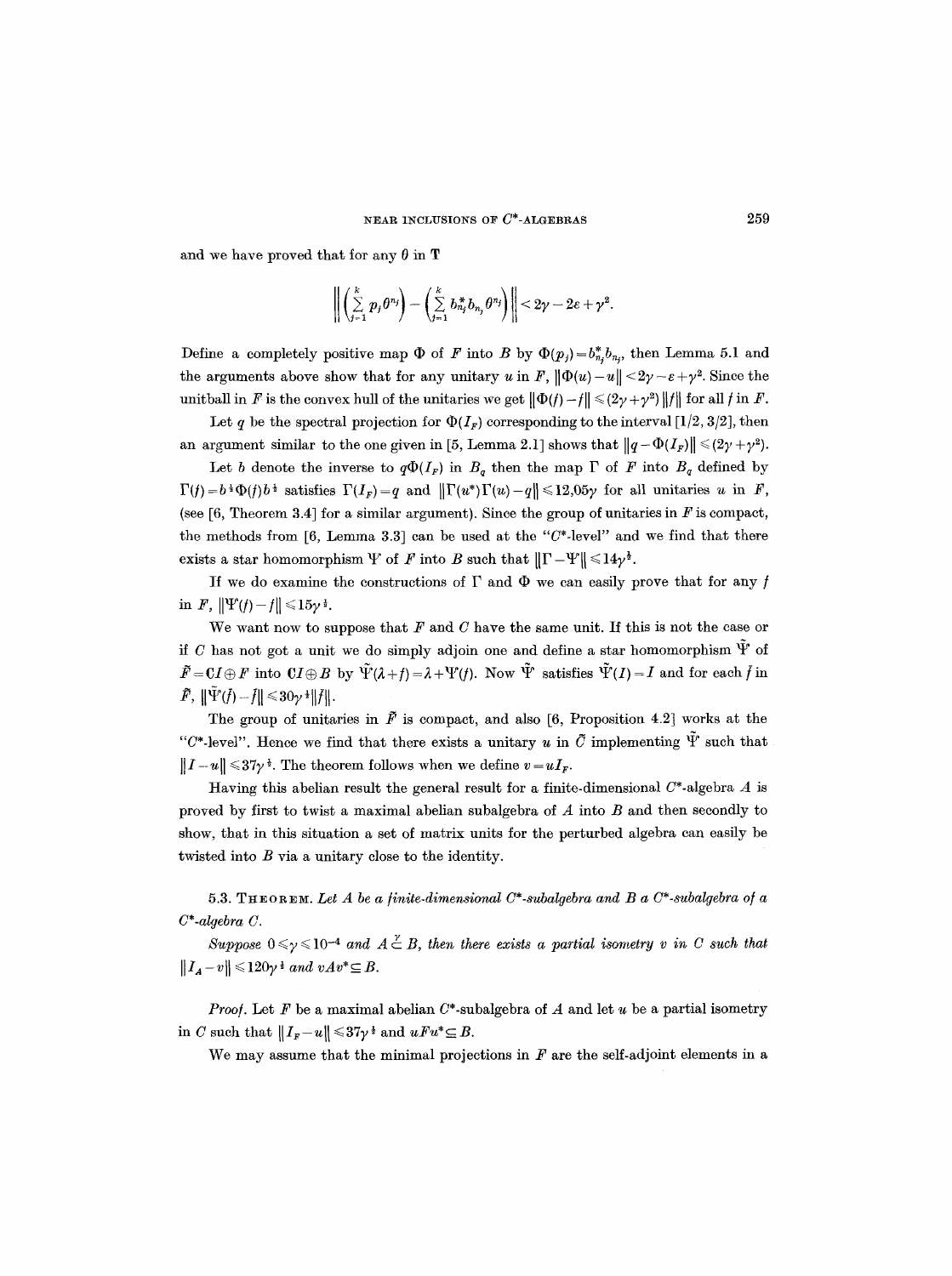set of matrix units for A. Since A has the form  $A = M_{n_1} \oplus ... \oplus M_{n_m}$ , where  $M_{n_k}$  is a full matrix-algebra of dimension  $n_k^2$  we may enummerate the matrix units by  $f_{ij}^k$  where  $1 \leq k \leq m$ ,  $1 \leq i, j \leq n_k$ .

Choose  $x_{i1}^k$  in B such that  $||f_{i1}^k - x_{i1}^k|| \leq \gamma$ , and define  $g_{ii}^k = u f_{ii}^k u^*$ , then

$$
\left\|g_{ii}^kx_{i1}^kg_{11}^k-u_{I1}^{k}u^*\right\|\leqslant \left\|g_{ii}^k(x_{i1}^k-u_{I1}^{k}u^*)g_{11}^{k}\right\|\leqslant 75\gamma^{\frac{1}{2}}.
$$

When we define  $g_{i1}^k$  as the partial isometry part of the polar decomposition of  $g_{ii}^k x_{i1}^k g_{11}^k$ and  $a_i^k$  as the positive part we obtain;

$$
||u_{1i}^{k}u^{*}g_{i1}^{k}a_{i}^{k}-g_{11}^{k}|| \leq 75\gamma^{\frac{1}{2}}.
$$

Lemma 2.7 in [5] implies that the isometry part  $u f_{1i}^k u^* g_{i1}^k$  of the operator satisfies  $||u f_{1i}^k u^* g_{i1}^k - g_{11}^k|| \le \delta (75\gamma^{\frac{1}{2}}).$ 

This relation shows that

$$
\|g_{i1}^k - u f_{i1}^k u^*\| \le \delta (75\gamma^{\frac{1}{2}}) \le 83\gamma^{\frac{1}{2}}
$$

and since  $83\gamma^*$  < 1,  $g_{i1}^k (g_{i1}^k)^* = g_{ii}^k$ ,  $(g_{i1}^k)^* g_{i1}^k = g_{11}^k$ . We may then define matrix units  $g_{ij}^k$  by  $g_{ii}^k = g_{i1}^k (g_{i1}^k)^*$  and we have got a system of matrix units in B which is close to the system  $f_{ij}^k$ . This is verified by constructing a partial isometry close to  $I_A$  which twists  $f_{ij}^k$  into  $g_{ij}^k$ . Let  $w=\sum_{k=1}^m\sum_{i=1}^{n_k} g_{i1}^k uf_{1i}^k u^*$  then  $wg_{ii}^k = g_{ii}^k w$ , so

$$
||w-\sum_{k}\sum_{i}f_{ii}^{k}||\leqslant 83\gamma^{1/2}.
$$

Let  $v = wu$  then  $v \in C$ ,  $vAv^* \subseteq B$  and

$$
||I_A - v|| \le ||wu - u|| + ||u - I_A|| \le 83\gamma^{\frac{1}{2}} + 37\gamma^{\frac{1}{2}} \le 120\gamma^{\frac{1}{2}}.
$$

#### **6. Perturbations of nuclear C\*-algebras**

In the article  $[6]$ , we did prove that two commutative  $C^*$ -algebras and two ideal or dual  $C^*$ -algebras ( $C^*$ -algebras of compact operators) are unitarily equivalent, when closer than  $10^{-1}$  and  $600^{-1}$  respectively [6, Th. 5.1, Th. 5.3].

We do prove a result of this type for AF C\*-algebras below.

John Phillips and Ian Raeburn have proved, that close AF C\*-algebras are unitarily equivalent, by an application of the dimension group theory [20], [14]. Our approach is different except for the last steps, which are based upon arguments due to Powers and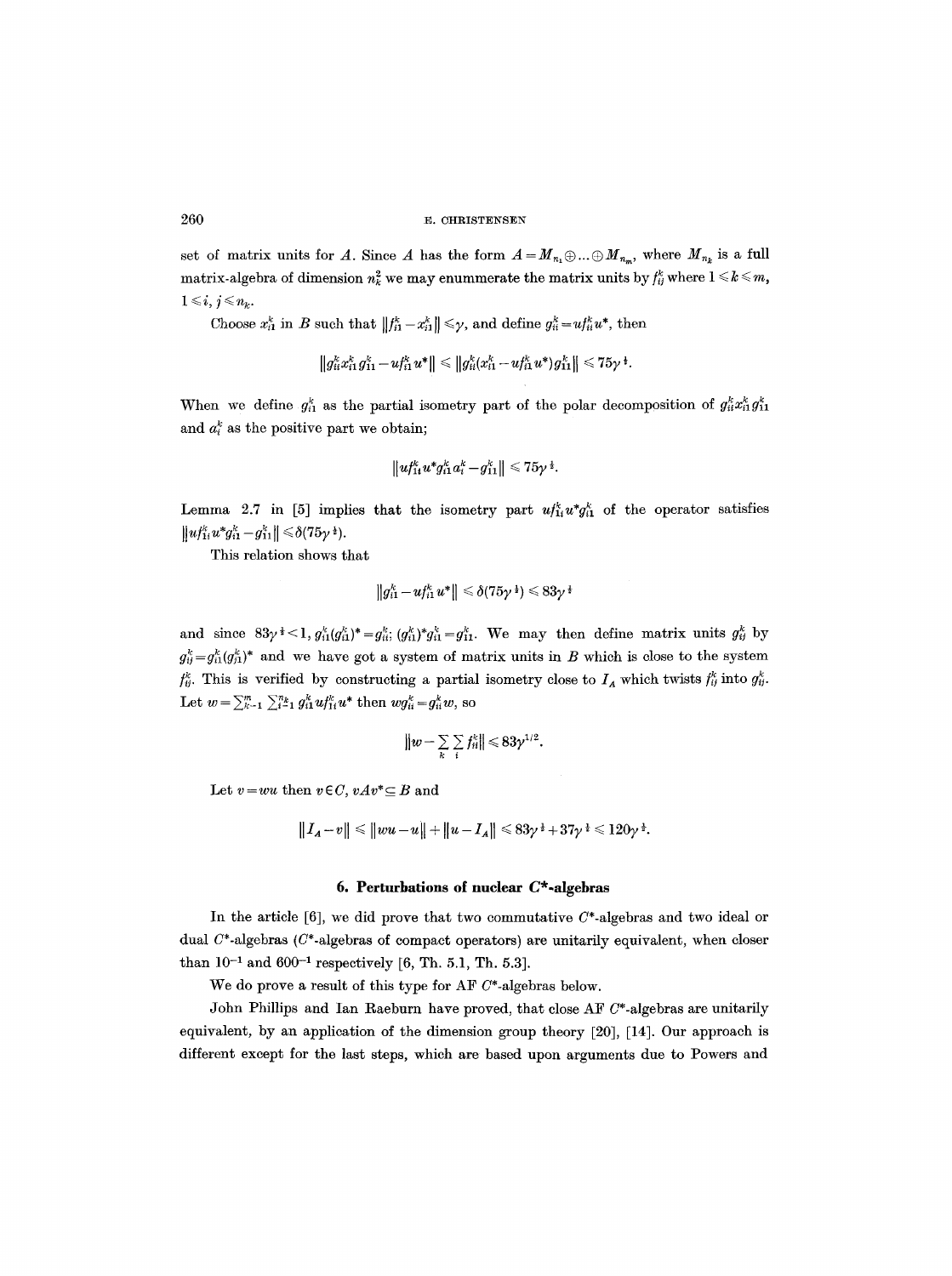Bratteli. We use in the first part the results from section 6 together with some twisting arguments which have been used by Glimm [16], Dixmier [11], and Bratteli [2].

In the last part of the section we study close nuclear  $C^*$ -algebras and show, that the set of nuclear  $C^*$ -algebras is open, and further any two sufficiently close nuclear  $C^*$ -algebras have isomorphic duals and biduals.

6.1. THEOREM. *Let A and B be C\*-subalgebras o/ a C\*-algebra C. I/ A is* AF *and*   $||A-B|| < 10^{-9}$  *then B is AF.* 

*Proof.* If *A, B* and *C* do not have a common unit, we adjoin a unit I to C and obtain  $\|\tilde{A}-\tilde{B}\|<2\cdot 10^{-9}$  inside  $\tilde{C}$ . We do therefore assume in the following computations that  $||A - B|| \le 2 \cdot 10^{-9}$  and the algebras have a common unit. Suppose  $A = \text{cl}(\bigcup_{n=1}^{\infty} A_n)$  where  $(A_n)_{n\in\mathbb{N}}$  is an increasing sequence of finite-dimensional C\*-algebras, all containing the identity in C. Since A is separable and  $||A-B|| < \frac{1}{2}$  it is easy to check that B is separable. Let  $(b_i)_{i\in \mathbb{N}}$  be a dense sequence in the unit ball of B, we want then to show, that there exists an increasing sequence  $B<sub>i</sub>$  of finite-dimensional C\*-subalgebras of B such that for any i in N; span  ${b_k | 1 \le k \le i} \in B_i$ . We do make the proof by induction and copy arguments due to Glimm [16, Th. 1.13].

To start the induction suppose  $b_1=0$  and  $B_1=0$ . Let  $V=\text{span }({b_k | 1 \leq k \leq i+1} \cup B_i)$ and let n in N be chosen such that V is  $2 \cdot 10^{-9} = y$  contained in  $A_n$ . Find a unitary u in C such that  $||I-u|| \leq 120\gamma^{\frac{1}{2}}$  and  $uA_nu^*\subseteq B$ , (Th. 5.3). It is easy to see that  $B_i$  is 240 $\gamma^{\frac{1}{2}}$ contained in  $uA_nu^*$ , so by Corollary 4.2 (e) there exists a unitary w in B such that  $wuA_nu^*w^*$ contains  $B_i$  and  $||I-w|| \leq 2.880\gamma^{\frac{1}{2}}$ .

Now V is contained  $\gamma + 240\gamma^2 + 2 \cdot 2880\gamma^3 \leq 0$ , 3 in  $B_{i+1} = wuA_nu^*w^*$  and the theorem follows.

6.2. THEOREM. If A and B are AF  $C^*$ -subalgebras of a  $C^*$ -algebra C and  $||A - B|| < 1/16$ , *then A and B are isomorphic.* 

*Proof.* Let  $||A - B|| < \gamma < 1/16$ .

**The** proof is based upon Theorem 5.3 and a modified version of Brattelis isomorphism argument given in [2]. By [2, Theorem 2.2] it is possible to find increasing sequences  $(A_n)_{n\in\mathbb{N}}, (B_n)_{n\in\mathbb{N}}$  of finite-dimensional C\*-subalgebras of A and B such that their unions are dense in A and B and for each n in N;  $A_n \overset{y}{\subset} B_n$  and  $B_n \overset{y}{\subset} A_{n+1}$ . Corollary 4.2 implies that there exists homomorphisms  $\alpha_n$  of  $A_n$  into  $B_n$  and  $\beta_n$  of  $B_n$  into  $A_{n+1}$  such that  $\|\alpha_n-\mathrm{id}\|A_n\|$  $8\gamma$  and  $\|\beta_n-\mathrm{id}\,|B_n\|<8\gamma$ .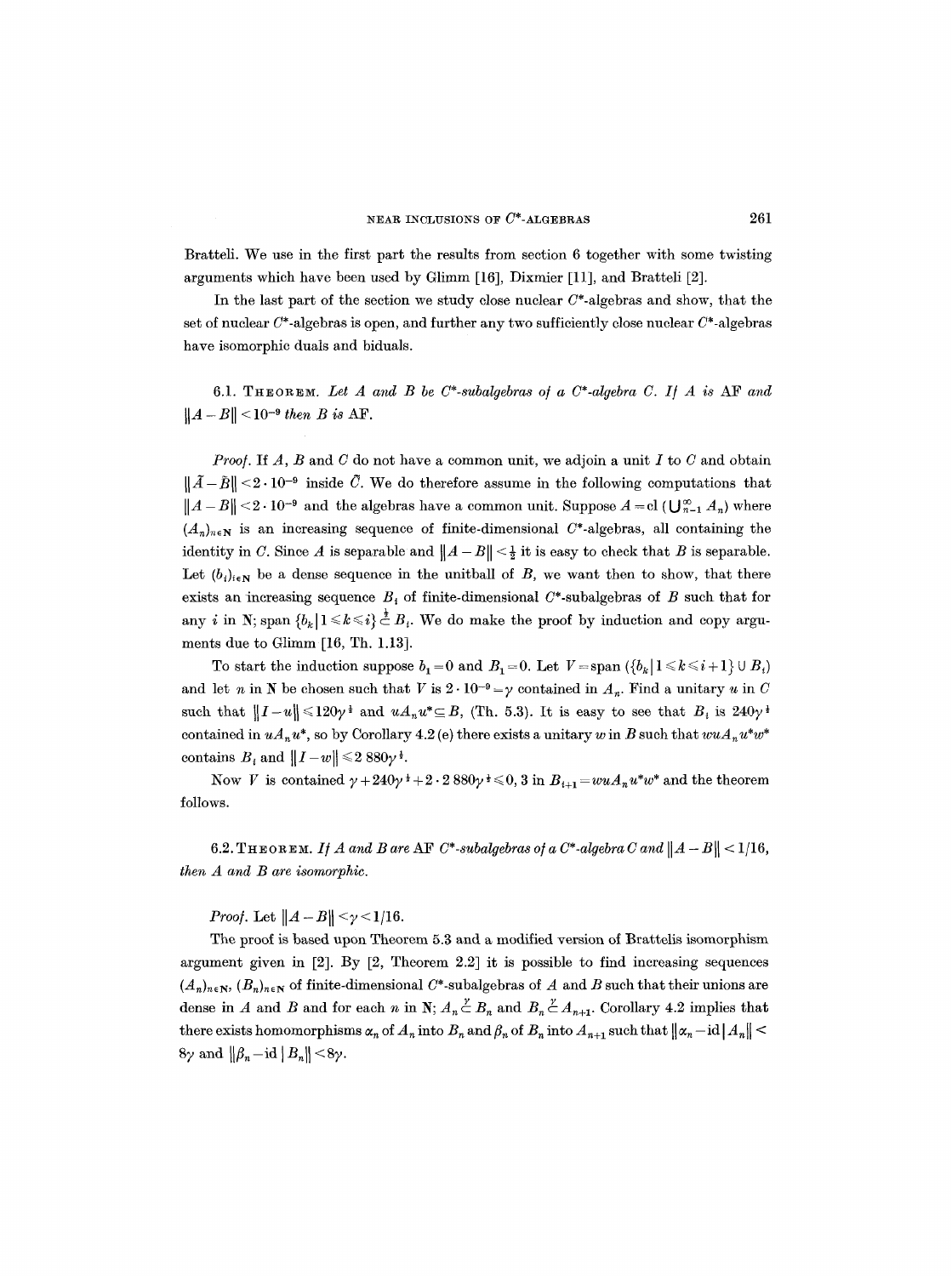We have now got a diagram,



and we want to show, that there exists inner automorphisms  $\tau_n$  on  $B_n$  and  $\gamma_n$  on  $A_n$  such that the diagram below commutes.



The existence of  $\gamma_2$  is clear since  $16\gamma < 1$  so  $\beta_1 \alpha_1$  is implemented by a unitary in  $A_2$ . Suppose now that we have found  $\gamma_2, \tau_2, ..., \gamma_n, \tau_n$  such that the diagram commutes. Then  $\gamma_n$ is implemented by a unitary v in  $A_n$ , hence  $\gamma_n$  can be extended to  $A_{n+1}$  when defining  $\tilde{\gamma}_n = \text{Ad}(v)$  the map  $\beta_n \alpha_n$  can be extended to an inner automorphism Ad (u) of  $A_{n+1}$  because  $\|\beta_n\alpha_n-\text{id}\,|A_n\|\leq 1.$  Let us then define  $\gamma_{n+1}$  as Ad *(vu*\*), and the theorem follows.

6.3. COROLLARY. Let  $A$  and  $B$  be  $\Lambda$ F  $C^*$ -algebras on a Hilbert space  $H$ . *If*  $||A - B|| < 1/16$  *then A and B are unitarily equivalent.* 

*Proof.* The proof is due to Phillips and Raeburn [20] and Corollary 4.2, the idea being that by 4.2 we can find a unitary u in  $(A \cup B)''$  such that  $\overline{A} = u\overline{B}u^*$  (bar denotes weak closure).

Let  $\alpha$  be an isomorphism from A onto B obtained as in 6.2 then Ad  $(u)\circ\alpha$  has the property that projections in  $A$  which are equivalent in  $\overline{A}$  are mapped into equivalent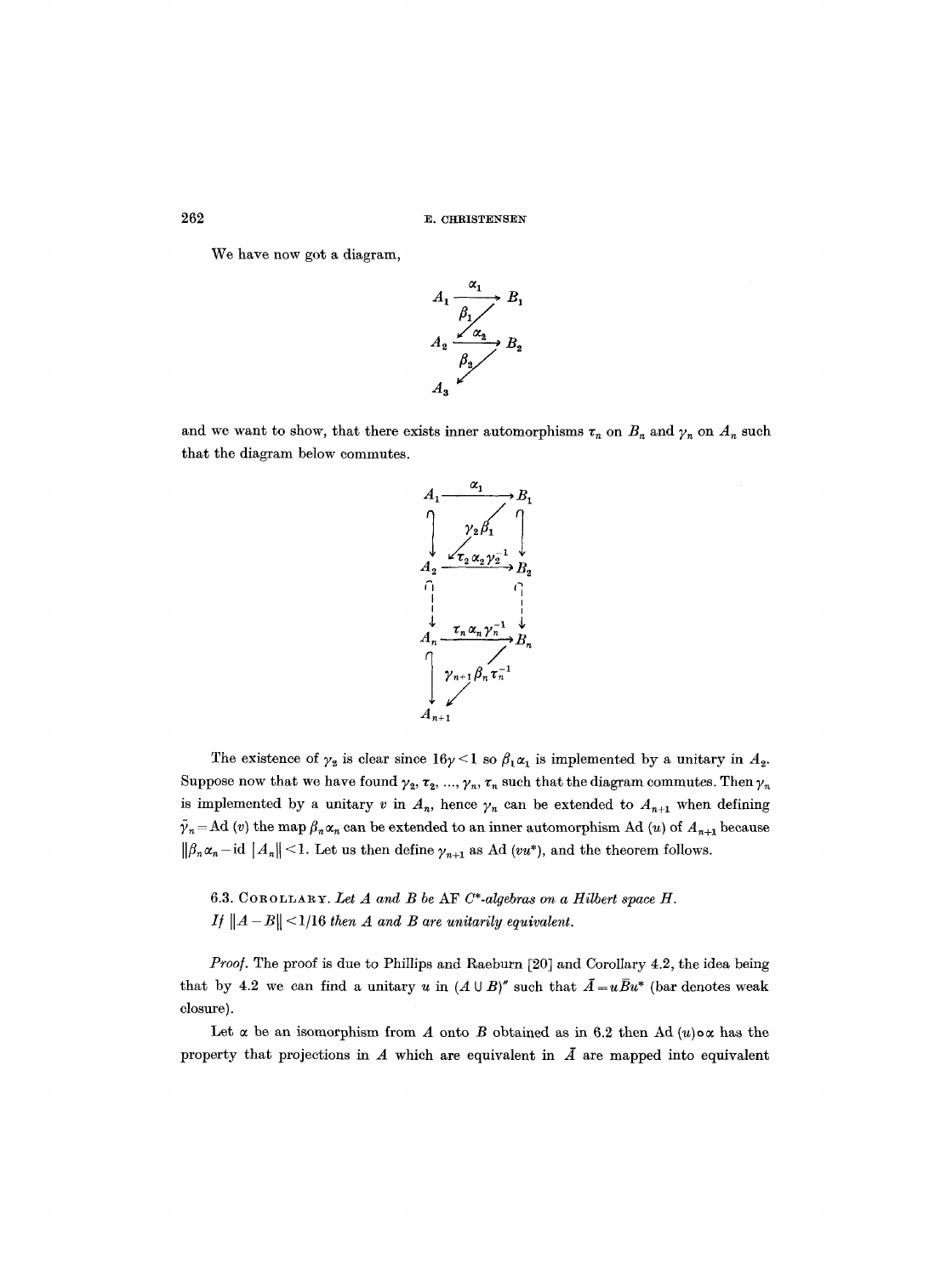projections in  $\tilde{A}$  by Ad (u)**o** $\alpha$ . To see this one must use that  $\alpha$  is constructed from inner automorphism in  $A$ ,  $B$  and homomorphisms, which are close to the identity. Phillips and Raeburn then use Brattelis and Powers arguments to show that Ad  $(u)\circ\alpha$  is an inner automorphism of  $\overline{A}$ , and the result follows.

6.4. COROLLARY. *Let A, B and C be as in the theorem. For any /inite-dimensional*   $C^*$ -subalgebra  $A_0$  of A there exists an isomorphism  $\alpha$  of A onto B such that for any a in  $A_0, \|\alpha(a)-a\| \leq 8||A-B|| \, ||a||.$ 

*Proof.* Choose  $A_1$  such that  $A_0 \subseteq A_1$ .

We will now discuss perturbations of nuclear  $C^*$ -algebras.

6.5. THEOREM. Let  $A$  be a nuclear  $C^*$ -subalgebra of  $C^*$ -algebra  $C$ . If  $B$  is a  $C^*$ -subalgebra of C and  $||A - B|| <sub>y</sub> < 10^{-2}$ , then B is nuclear,  $B^{**}$  is as von Neumann algebra iso*morphic to A\*\* and A\* is isomorphic to B\* through a completely positive isometry.* 

*Proof.* Let  $\pi$  be the universal representation of C on a Hilbert space H. By [18, Lemma 5]  $\|\pi(A)-\pi(B)\|$  < 10<sup>-2</sup> (bar denotes here weak closure). The nuclearity of A implies that  $\overline{\pi(A)}$  is an injective yon Neumann algebra (not necessarily containing the identity on H).

Corollary 4.4 implies that  $\pi(B)$  is injective and isomorphic to  $\pi(A)$  through an inner automorphism Ad  $(v)$  on  $\pi(C)$ .

Since any representation  $\rho$  of A or B can be extended to a representation of C [10, Prop. 2.10.2] we find that  $\pi(A)$  and  $\pi(B)$  are isomorphic to the second duals of A and B [10, Cor. 12.1.3]. The second dual of B is then injective, hence B is nuclear and the rest of the theorem follows from the remarks above by transposition.

We will now go back to the near inclusion situation  $A \stackrel{\gamma}{\subset} B$ .

If  $A$  is a non separable  $C^*$ -algebra we will say, that  $A$  is AF if any finite number of elements in  $A$  can be approximated arbitrarily well with elements from a finite-dimensional  $C^*$ -subalgebra of  $A$ .

The following proposition is then an immediate consequence of Theorem 5.3.

6.6. PROPOSITION. Let  $A \stackrel{\vee}{\subset} B$  be C\*-subalgebras of a C\*-algebra C. If  $\gamma$ <10<sup>-4</sup> and A *is* AF (separable or not), then to any finite-dimensional subspace F of A and any  $\varepsilon > 0$  there *exists a partial isometry v in C such that* 

$$
vFv^*\stackrel{\circ}{\subset}B\quad and\quad \|F-vFv^*\|\leqslant 240\gamma^{\frac{1}{2}}.
$$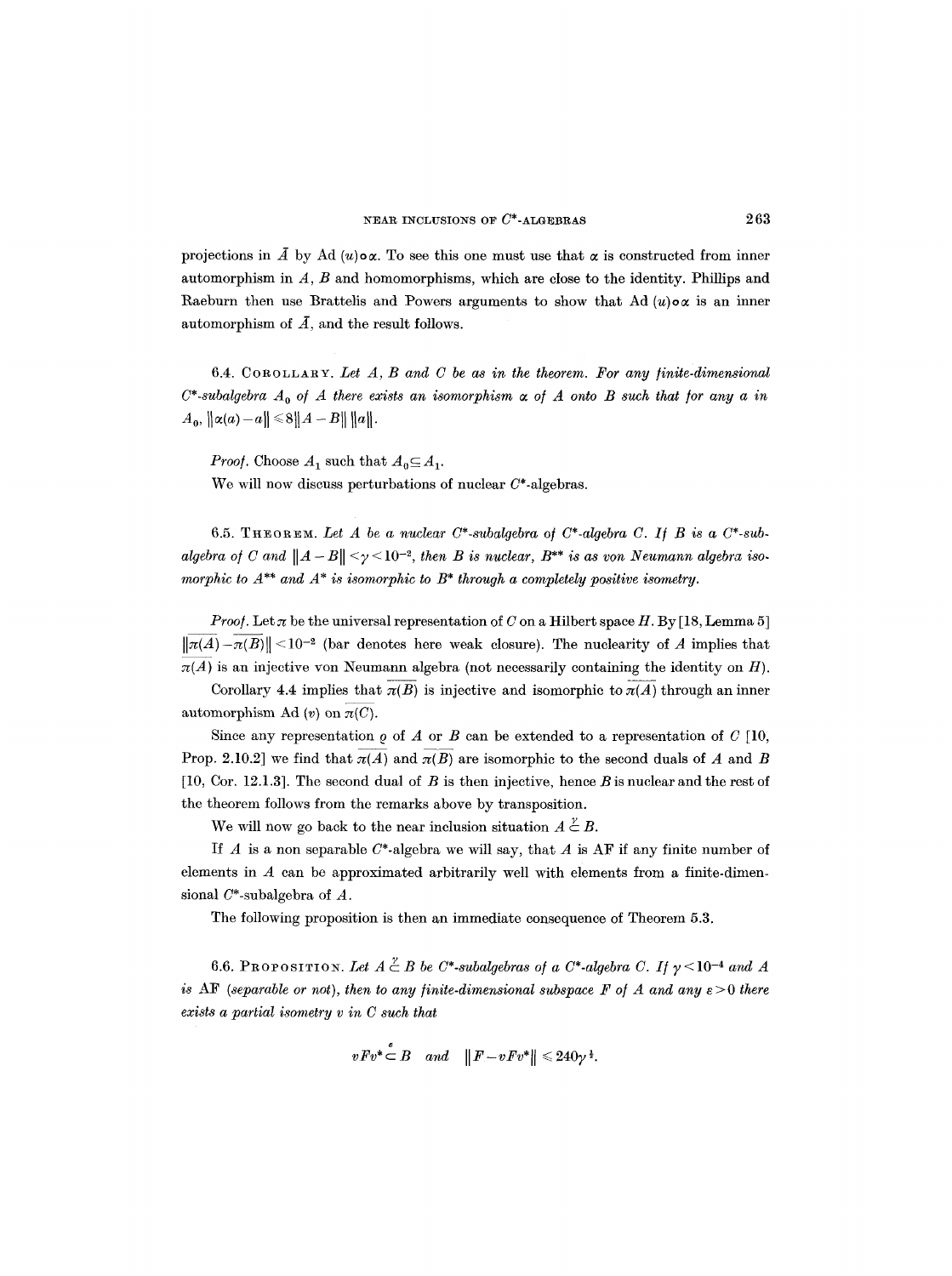*For any / in F* 

$$
||\nabla f v^*|| \geq (1-\varepsilon) ||f||.
$$

*If C has a unit, v can be chosen unitary with*  $||I-v|| \leq 120\gamma^{\frac{1}{2}}$ .

6.7. PROPOSITION. Let  $A \stackrel{\vee}{\subset} B$  be C\*-subalgebras of a C\*-algebra C. Suppose A has *approximately inner flip and that A, B and C have a common unit, then to any finite dimen*sional subspace  $F$  of  $A$  there exists a completely positive map  $\Phi$  of  $A$  into  $B$  such that for  $\|a_{ny} f\| \leq F, \|\Phi(f)-f\| \leq (36\gamma^2+12\gamma)\|f\|.$ 

*Proof.* Choose  $\varepsilon > 0$  such that  $A \subset \mathcal{B}$  and find  $(f_1, ..., f_n)$  in the unit ball of F such that any f in this unit ball is inside an  $\varepsilon$  ball with center in some  $f_i$ .

By  $[13,$  Proposition 2.8] A is nuclear and therefore by Theorem 3.1

$$
A\otimes A\stackrel{6(\gamma-\varepsilon)}{\subset}B\otimes A.
$$

Choose a unitary v in  $A\otimes A$  such that for any  $i=1, ..., n$ ,  $||v(f_i\otimes I)v^* - I\otimes f_i|| < \varepsilon$ , and find x in  $B \otimes A$  such that  $||v-x|| \leq 6(\gamma - \varepsilon)$ . Let  $\varphi$  be a state on A then the slice map [25, §1]  $R_n: C \otimes A \rightarrow C \otimes C$  maps  $B \otimes A$  onto  $B \otimes C$  and  $A \otimes A$  onto  $A \otimes C$ , we therefore obtain for  $\|f_i\|_H^2 \cdot \|\hat{H}_\varphi(x^*(I \otimes f_i)x) - f_i \otimes I\| \leq \|x^*(I \otimes f_i)x - f_i \otimes I\| \leqslant \varepsilon + \|x^*(I \otimes f_i)x - v^*(I \otimes f_i)v\| \leqslant \varepsilon + \varepsilon$  $(1+6(\gamma-\varepsilon))6(\gamma-\varepsilon)+6(\gamma-\varepsilon)$ . Define  $\Phi$  by  $\Phi(a)\otimes I=R_{\varphi}(x^*(I\otimes a)x)$ .

It is rather easy to see that this method when applied to a finite-dimensional full matrix algebra, say of type  $I_n$ , yields a result of the type discussed in section 5. In fact one can prove.

6.8. COROLLARY. Let  $A \overset{\vee}{\subset} B$  be  $C^*$ -subalgebras of a  $C^*$ -algebra C. Suppose A is finite $dimensional factor of type I_n$ .

*I/*  $\gamma$  <2.10<sup>-4</sup> *then there exists a partial isometry v in C such that vAv*\* $\subseteq$  *B and*  $||I_A - v|| \leq 57\gamma^{\frac{1}{2}}.$ 

*I/A, B and C have a common unit I and*  $\gamma$  < 10<sup>-3</sup>, *then there exists a unitary u in C* such that  $uAu^* \subseteq B$  and  $||I-u|| \leq 28\gamma^*$ .

#### **Reierences**

- [1] ARVESON, W. B., Subalgebras of a  $C^*$ -algebra. *Acta. Math.*, 123 (1969), 141-224.
- [2] BRATTELI, O., Inductive limits of finite dimensional  $C^*$ -algebras. *Trans. Amer. Math. Soc.*, 171 (1972), 195-234.
- [3] CHOI, M. D. & EFFROS, E., Injectivity and operator spaces. *J. Functional Analysis*, 24 (1974), 156-209.